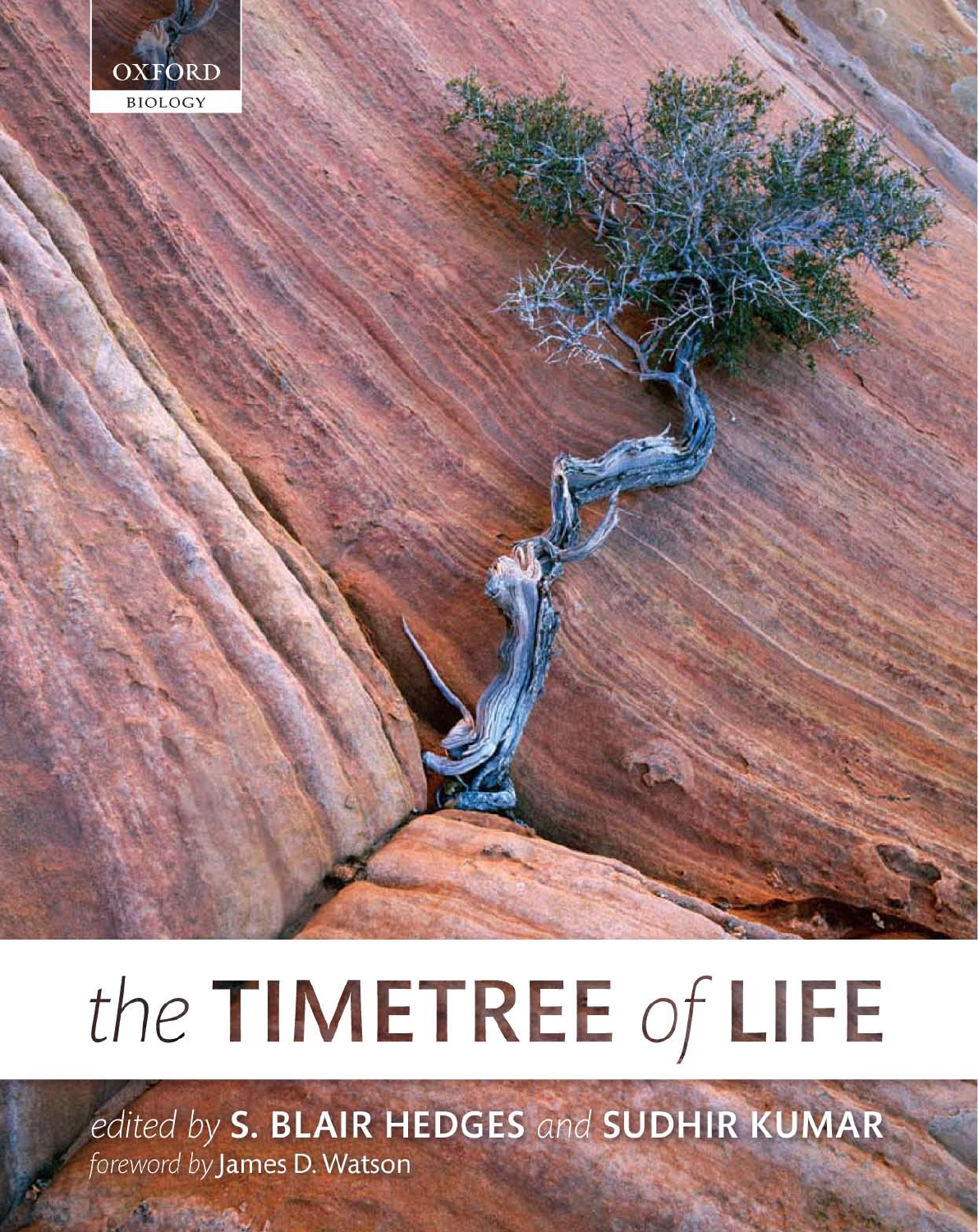# Archaebacteria

#### *Fabia U. Battistuzzi*a,b,*\* and S. Blair Hedges*<sup>a</sup>

a Department of Biology, 208 Mueller Laboratory, The Pennsylvania State University, University Park, PA 16802-5301, USA; <sup>b</sup>Current address: Center for Evolutionary Functional Genomics, The Biodesign Institute, Arizona State University, Tempe, AZ 85287-5301, USA \*To whom correspondence should be addressed (Fabia.Battistuzzi@ asu.edu)

# Abstract

The Superkingdom Archaebacteria (~300 species) is divided into two phyla, Euryarchaeota and Crenarchaeota, with two other phyla (Korarchaeota and Nanoarchaeota) under consideration. Most large-scale phylogenetic analyses agree on a topology that clusters (i) Methanomicrobia, Halobacteria, Archaeoglobi, and Thermoplasmata and (ii) Methanobacteria, Methanococci, and Methanopyri. A molecular timetree estimated here shows divergences among classes in the Archean Eon, 3500–2500 million years ago (Ma), and family divergences in the Proterozoic Eon, 2394–829 Ma. The timetree also suggests that methanogenesis had arisen by the mid-Archean (>3500 Ma) and that adaptation to thermoacidophilic environments occurred before 1000 Ma.

Extremophiles are common among species in the Superkingdom Archaebacteria (also called "Archaea", Fig. 1) (*1*). For example, the species referred to as "Strain 121" can survive temperatures up to 121°C, higher than any other organism (*2*), and hyperacidophiles are found in the Family Thermoplasmataceae, where two species (*Picrophilus oshimae* and *Picrophilus torridus*) are the only known organisms capable of living at a pH as low as zero (*3, 4*). Archaebacteria show many other phenotypes including the unique ability to produce methane (methanogenesis). They have cell wall structures formed either by pseudopeptidoglycan (i.e., a material similar to the peptidoglycan of eubacteria), polysaccharides, or glycoproteins (S-layer) (*5*), which resemble the single-layer structure (i.e., cell membrane plus cell wall) present in gram-positive eubacteria. Furthermore, archaebacteria have a unique cell membrane structure composed of ether-linked glycerol diethers or tetraethers that confer a

higher stability to extreme conditions (*5*). Chemotrophy is the most widely used metabolism, although phototrophic members of the Halobacteriaceae can use light to produce ATP (6). Six families also have the unique ability of obtaining energy by combining carbon dioxide (or other carbon compounds) and hydrogen into methane (*5*).

The Superkingdom Archaebacteria, comprising  $\sim$ 300 species, is subdivided into two recognized phyla, Euryarchaeota and Crenarchaeota (*7*). Two other phyla have been proposed based on environmental sequences only (Korarchaeota) and environmental sequences plus one fully sequenced genome (Nanoarchaeota) (*8–11*) but have not been officially recognized and their phylogenetic position is uncertain. The molecular information



Fig. 1 Halobacteria (rod-shaped *Halobacterium*) from Mono Lake, California; mixed sample (upper left); and close-up of a cell (upper right). Methanococci (round-shaped *Methanococcus*); Cluster of cells (lower left) and close-up of two cells (lower right). Credits: D. J. Patterson, provided by micro\*scope (http:// microscope.mbl.edu) under creative commons license (upper images); and Electron Microscopy Laboratory, University of California, Berkeley (lower images).

F. U. Battistuzzi and S. B. Hedges. Archaebacteria. Pp. 101-105 in *The Timetree of Life*, S. B. Hedges and S. Kumar, Eds. (Oxford University Press, 2009).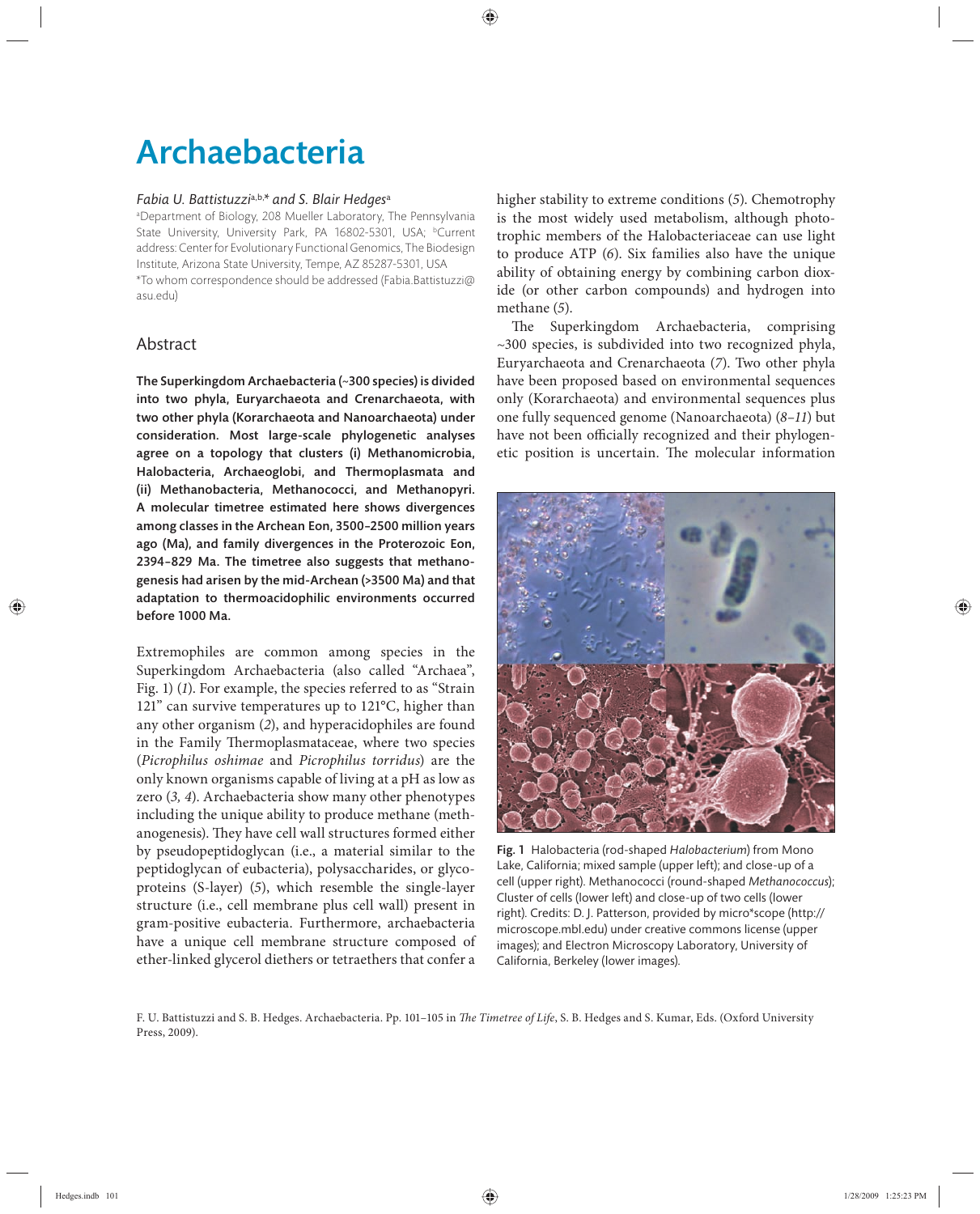

Fig. 2 A timetree of archaebacteria. Divergence times are shown in Table 1. *Abbreviations*: Ea (Eoarchean), HD (Hadean), Ma (Mesoarchean), Mp (Mesoproterozoic), Na (Neoarchean), Np (Neoproterozoic), Pa (Paleoarchean), PH (Phanerozoic), Pp (Paleoproterozoic), and Pz (Paleozoic).

available for Korarchaeota is based only on a few tens of environmental sequences (small subunit ribosomal RNA, SSU rRNA) as none of the Korarchaeota has been successfully cultivated. The sequences available place this group before the Euryarchaeota/Crenarchaeota divergence and show the presence of five major clusters within this putative phylum (8, 12). On the other hand, the genome of one species of Nanoarchaeota, *Nanoarchaeum equitans*, has been fully sequenced (*13*) and it is routinely used in multiple-gene phylogenies and indel analyses (9, 14–18). These studies show contrasting topologies for Nanoarchaeota, with some placing it basal to Euryarchaeota and Crenarchaeota (*13*), others clustering it with Crenarchaeota (*17, 18*), and other studies clustering it within Euryarchaeota (9, 14, 16). These different phylogenetic positions affect the classification of this species, which is either being considered a member of a new phylum (i.e., Nanoarchaeota) or a fast-evolving lineage of Euryarchaeota (*14*).

The phylogeny of taxa within the Phyla Euryarchaeota and Crenarchaeota is mostly stable. Three hypotheses have been proposed to explain this property of archaebacteria that sets them apart from eubacteria: (i) a younger origin of archaebacteria compared to eubacteria (i.e.,

weaker biases given by a shorter evolutionary history), (ii) a lower known taxonomic diversity (e.g., nine vs. 34 classes for archaebacteria and eubacteria, respectively) (*7*) which could mask contrasting phylogenetic signals, and (iii) speciation events more evenly distributed throughout time that did not result in rapid adaptive radiations (i.e., no or few short internal branches that are difficult to resolve phylogenetically) (14). While the geologic record and molecular clock studies do not support the first hypothesis (i.e., archaebacteria and their metabolisms appear early in Earth's history), it is not possible to discard either of the other two hypothesis as a possible cause for the apparently more stable phylogeny of archaebacteria.

Species of Crenarchaeota are placed in six families, three of which (Thermoproteaceae, Desulfurococcaceae, and Sulfolobaceae) have been used in multiple-gene analyses of relationships. These analyses consistently have found Sulfolobaceae and Desulfurococcaceae as closest relatives to the exclusion of Thermoproteaceae, with significant support (14, 15, 17-19). Within Euryarchaeota, topological differences are more common depending on the genes and methods used to build the phylogenetic tree. Gene content studies, for example, show the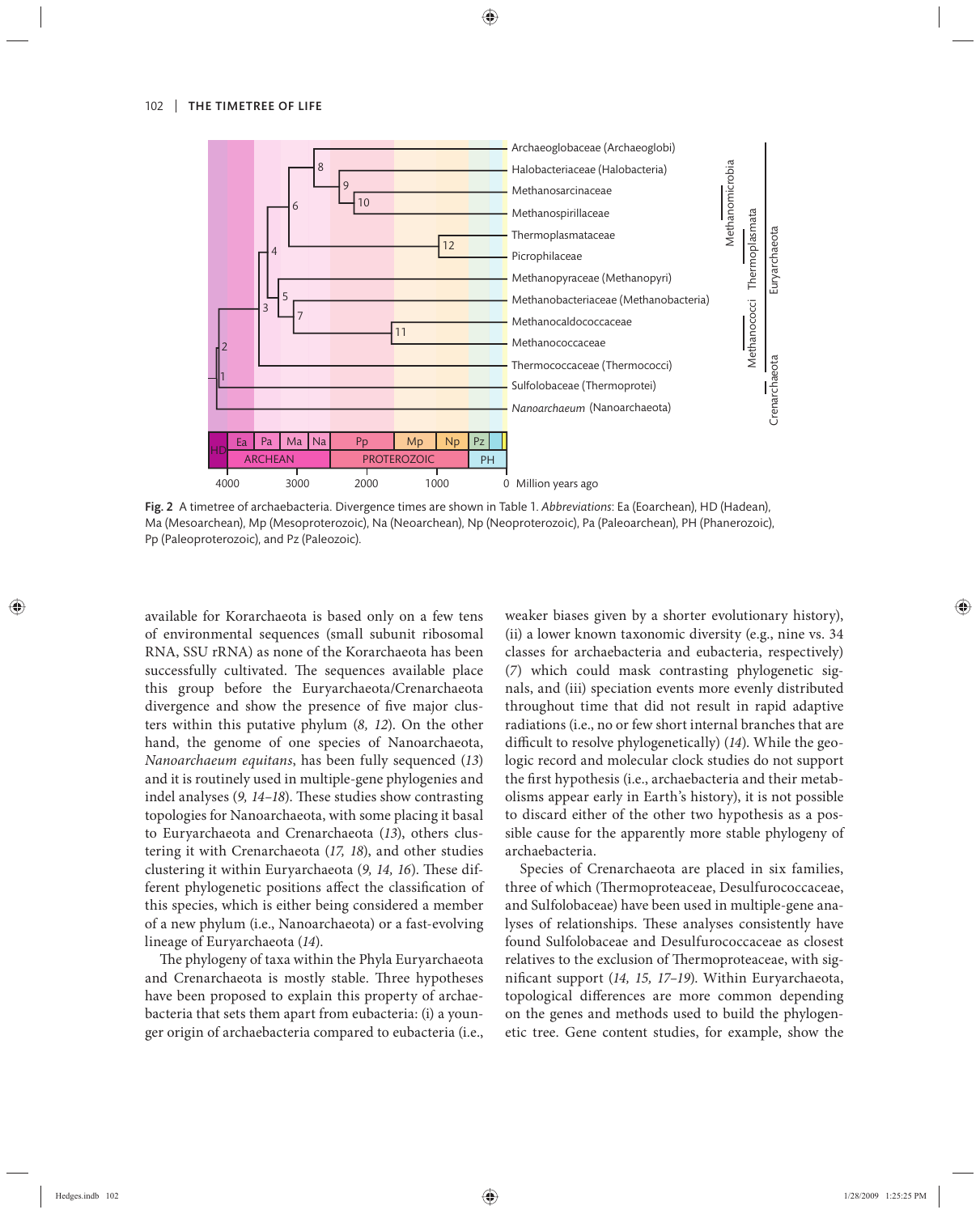| <b>Timetree</b> |             | <b>Estimates</b> |           |             |           |           |
|-----------------|-------------|------------------|-----------|-------------|-----------|-----------|
| Node            | <b>Time</b> | Ref. (19)        |           | This study  |           | Ref. (32) |
|                 |             | <b>Time</b>      | CI        | <b>Time</b> | CI        | Time      |
| 1               | 4193        |                  |           | 4193        | 4200-4176 |           |
| $\overline{2}$  | 4187        | 4112             | 4486-3314 | 4187        | 4199-4163 | 3460      |
| 3               | 3594        |                  |           | 3594        | 3691-3503 |           |
| 4               | 3468        |                  |           | 3468        | 3490-3460 |           |
| 5               | 3313        |                  |           | 3313        | 3388-3232 |           |
| 6               | 3160        | 3085             | 3514-2469 | 3160        | 3257-3056 |           |
| 7               | 3093        | 3124             | 3520-2522 | 3093        | 3210-2968 |           |
| 8               | 2799        | 2625             | 3102-2037 | 2799        | 2936-2656 |           |
| 9               | 2430        |                  |           | 2430        | 2596-2256 | 2740      |
| 10              | 2216        |                  |           | 2216        | 2394-2034 |           |
| 11              | 1676        |                  |           | 1676        | 1875-1475 |           |
| 12              | 992         |                  |           | 992         | 1174-829  |           |

Table 1. Divergence times (Ma) and their confidence/credibility intervals (CI) among archaebacteria.

Note: Node times in the timetree are from this study.

Class Halobacteria as a deep-diverging lineage at the base of Euryarchaeota and Crenarchaeota (*20, 21*) followed by the Class Thermoplasmata, either alone or clustering with Crenarchaeota. Because both Halobacteria and Thermoplasmata are classified as euryarchaeotes (*22*), their phylogenetic position determines the monoor paraphyly of this phylum. Multiple-gene phylogenies show Halobacteria as closely related to the Class Methanomicrobia, a derived position that is highly supported by maximum likelihood (ML), Bayesian, and supertree phylogenies with different sets of genes (14, 17, 18, 23, 53). Thermoplasmata, instead, are alternatively supported at the base of Euryarchaeota (17, 18) or clustering with Archaeoglobi, Halobacteria, and Methanomicrobia (*14, 23, 53*). Only this last position is significantly supported by all analyses (Fig. 2).

Recent studies with large data sets have solved the issue of the position of the Class Methanopyri. This group was initially found to be an early diverging lineage within Euryarchaeota based on SSU rRNA and indel analyses (*19, 24, 25*). Later studies of the complete genome of its only known representative, *Methanopyrus kandleri* (*26*) and its translation and transcription apparatus (*27*) have shown, instead, that it is more closely related to other methanogens, such as the Methanococci and Methanobacteria. This relation was confirmed by genome-scale analyses with different tree-building methods (supertrees, ML, Bayesian) (*17, 18, 53*).

All of the previous evidence points toward the presence of two main clusters within Euryarchaeota: one formed by the classes Methanomicrobia, Halobacteria, Archaeoglobi, and Thermoplasmata, and another by the classes Methanococci, Methanobacteria, and Methanopyri. These clusters are the same found in a study of sequences from 25 core proteins shared by 218 prokaryote species (including archaebacteria and eubacteria) (*53*). In that analysis, all available species with a complete genome were included and a complete matrix of genes and species was constructed. Single gene trees were manually screened for orthology and vertical inheritance (i.e., genes not showing paraphyly of archaebacteria and eubacteria or significantly supported deepnesting of one class within another). Site homology of the multiple sequence alignment was established with GBlocks (*28*) and nonconserved sites were deleted. ML (*29*) and Bayesian (*30*) methods were then applied to the final alignment (6884 sites) to estimate phylogenetic relationships. A ML phylogeny was also constructed from an alternative alignment with only slow-evolving positions (16,344 sites) and showed an identical archaebacterial topology. ML and Bayesian phylogenies were found to be identical for archaebacteria with high bootstrap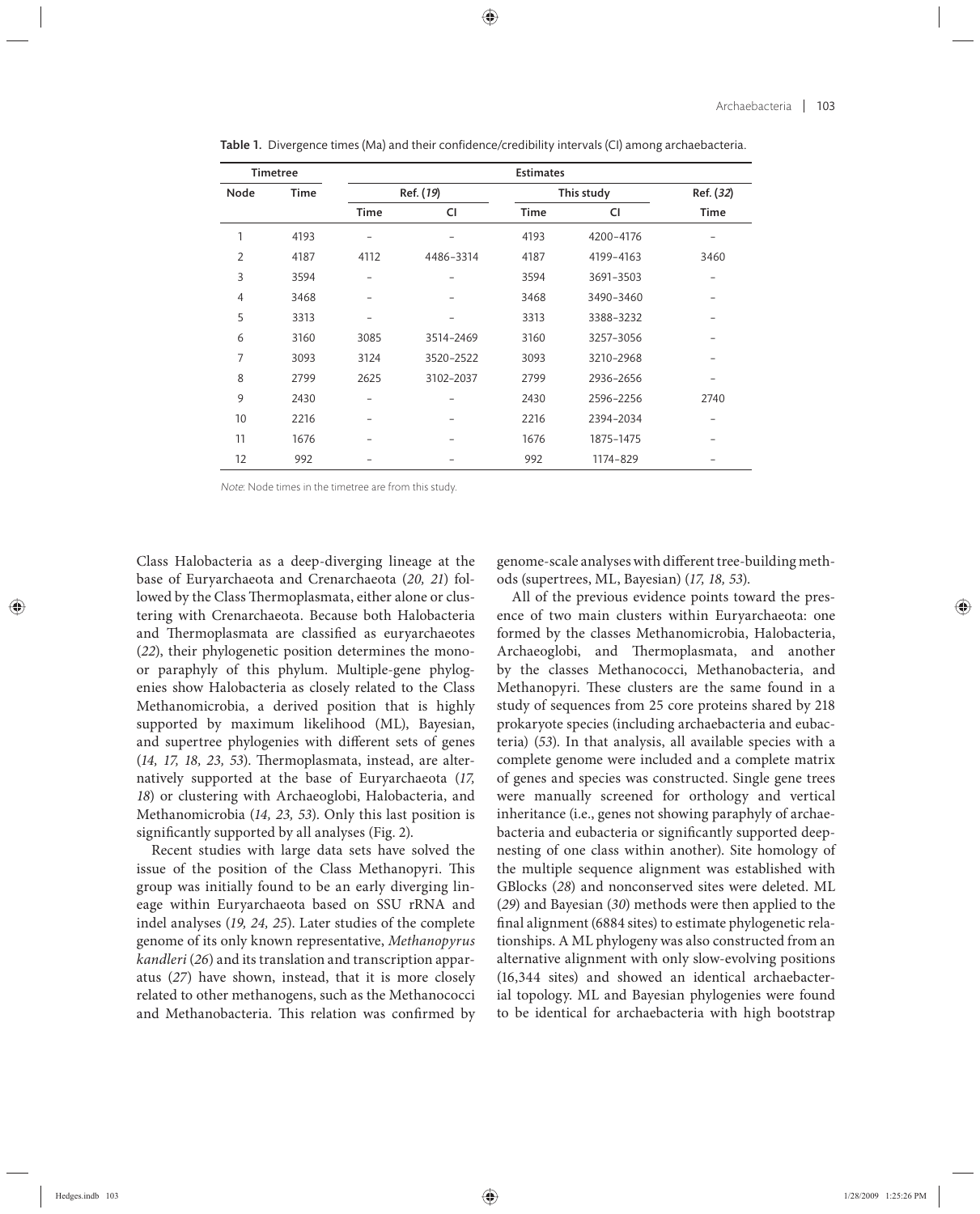values (>70%) for the majority of the nodes and are also identical to previous studies, except for the position of Nanoarchaeota (*14*).

As is the case for eubacteria, there have been very few molecular clock studies applied to archaebacteria (*19, 31–33*). For this reason, we estimated divergence times (Table 1) and constructed a molecular timetree (Fig. 2) for 12 families and one phylum with a Bayesian timing method (*34*) and using the only two calibration points available within this superkingdom: (i) a minimum of 3460 million years (Ma) for the origin of methanogenesis based on isotopically light carbon (*23, 35*) and (ii) a maximum of 4200 Ma for the first divergence within archaebacteria based on the midpoint of the range of the last ocean-vaporizing impact (*36*). Besides the initial evidence for biological methane production at 3460 Ma, there is additional evidence for that metabolism later in the Archean, at ~2700 Ma  $(37-41)$ . The topology of the timetree is taken from our latest phylogenetic analysis of sequences from 25 core proteins (*53*), although it is similar to earlier studies of complete genome sequences (e.g., *19*). Divergence times from another study (*32*), using SSU rRNA sequences, a global clock method, a single calibration point, and uncorrected distances, are shown for comparison at relevant nodes in Table 1.

Although we estimate an early divergence between Crenarchaeota and Euryarchaeota (4187, 4199–4163 Ma), all divergences among classes are later in the Archean (3500–2500 Ma), with the divergence of Halobacteria and Methanomicrobia occurring near the Archean–Proterozoic boundary (2430; 2596–2256 Ma). The Phylum Nanoarchaeota is basal to all archaebacteria in our phylogeny and its divergence from other archaebacteria is estimated at 4193 Ma (4200–4176 Ma). However, given its uncertain phylogenetic position this time estimate should be considered with caution. Only three classes (Methanomicrobia, Methanococci, and Thermoplasmata) have representatives of more than one family. These family-level divergences are within the Proterozoic, between 2216 and 992 Ma (CI, 2394–829 Ma).

The deepest branches of both Crenarchaeota and Euryarchaeota are occupied by hyperthermophilic organisms. Although our knowledge of the diversity of archaebacteria is limited and it is possible that mesophilic deep-branching species will be discovered, the current phylogenetic pattern suggests that the ancestor of this superkingdom was adapted to high temperature environments.

The distribution of methanogenesis among families supports multiple losses of this metabolism during evolution (e.g., Thermoplasmata, Halobacteria). The common ancestor of all methanogens (Methanobacteriaceae, Methanocaldococcaceae, Methanococcaceae, Methanosarcinaceae, Methanospirillaceae, and Methanopyraceae) is estimated to have evolved by the mid-Archean regardless of the calibration used for the molecular clock (i.e., eukaryotic or archaebacterial) (*19, 53*). This early evolution of methanogenesis is not only in agreement with the geologic record (*42*) but also lends support to one of the hypotheses addressing the faint young sun paradox (43). These suggest that a greenhouse effect was present in the early history of Earth to compensate for the lower luminosity of the Sun. Among the greenhouse gases proposed are carbon dioxide (*44*) and methane (*45–47*) with the latter, according to our timetree, being of biologic origin.

Genes involved in methanogenesis and methylotrophy (i.e., methanopterin and methanofuran-linked  $C_1$ transfer genes) are shared by methanogens and at least two groups of eubacteria (the Phylum Proteobacteria and the Class Planctomycetacia) (*48*). Contrary to a previous hypothesis (*49*), the late divergence of the eubacterial Planctomycetacia (*53*) suggests horizontal gene transfer (HGT) from archaebacteria to eubacteria as a possible cause of their current distribution. An alternative possibility is the presence of this pathway in the ancestor of eubacteria and archaebacteria. This cannot be discarded with the current information, especially in light of the recent discovery of these genes in yet to be classified lineages (*49, 50*).

Another ecological innovation that evolved in archaebacteria is the adaptation to thermoacidophilic environments (i.e.,  $pH < 3$ ; temperature > 50°C). Strict thermoacidophiles are present only in the Class Thermoplasmata (Families Thermoplasmataceae, Ferroplasmaceae, and Picrophilaceae) and some Thermoprotei (e.g., Sulfolobaceae) (51, 52) with evidence for extensive HGTs between these two classes. Because the only representative of Thermoprotei is a member of the Family Sulfolobaceae, it is not possible to constrain the time estimate for this metabolism with an upper limit. However, the divergence of Thermoplasmataceae and Picrophilaceae at 992 Ma (1174–829 Ma) sets a minimum time for the origin of this metabolism.

Compared to the Superkingdom Eubacteria, the Superkingdom Archaebacteria is not as well known in terms of its taxonomic and environmental diversity. Nonetheless, the current timetree shows an early origin